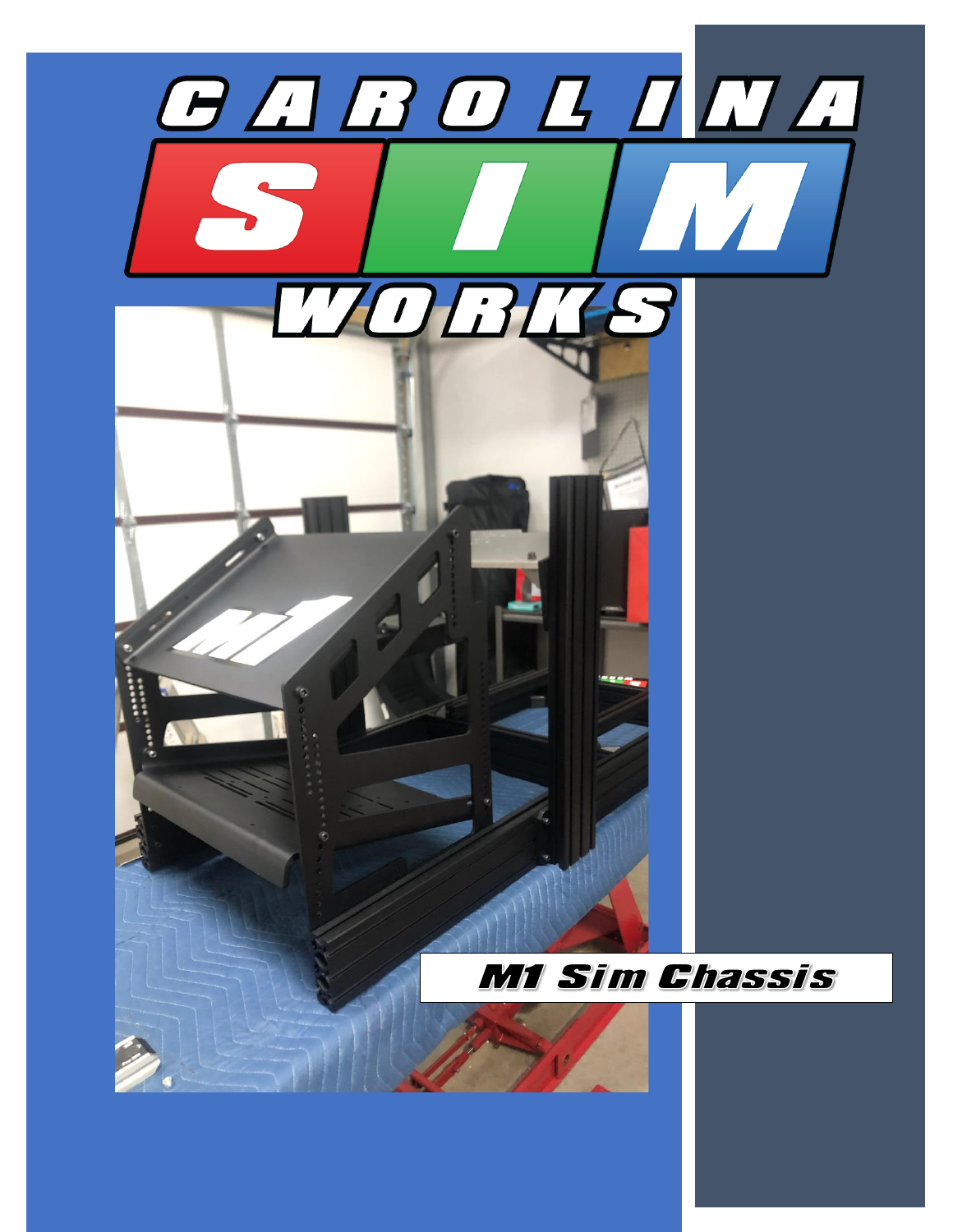Tools Needed: M8 Allen Wrench, 13MM Adjustable Wrench.

1. Unwrap all components and lay out the MAIN Frame on a flat surface





## 2. Attach Steering Uprights

Parts: Steering Upright/Shifter Mount Bag, 2 steering uprights



Insert (4) T-Nuts, (2) in the top and (2) in the bottom tracks of the OUTSIDE 55" Extrusion. Slip to the center (About 2 foot from front). Use (4) M8x20 SHCS & (4) Washers to attach through the Plate to attach the Steering Upright to Main Frame.

## Repeat on other side





## 3. Attach Wheel Deck Sides

Use (2) M8x20 SHCS, (2) M8 Washers; (2) M8 T-Nut to attach Wheel Deck Side to the INSIDE of the Steering Uprights. Repeat on the other side.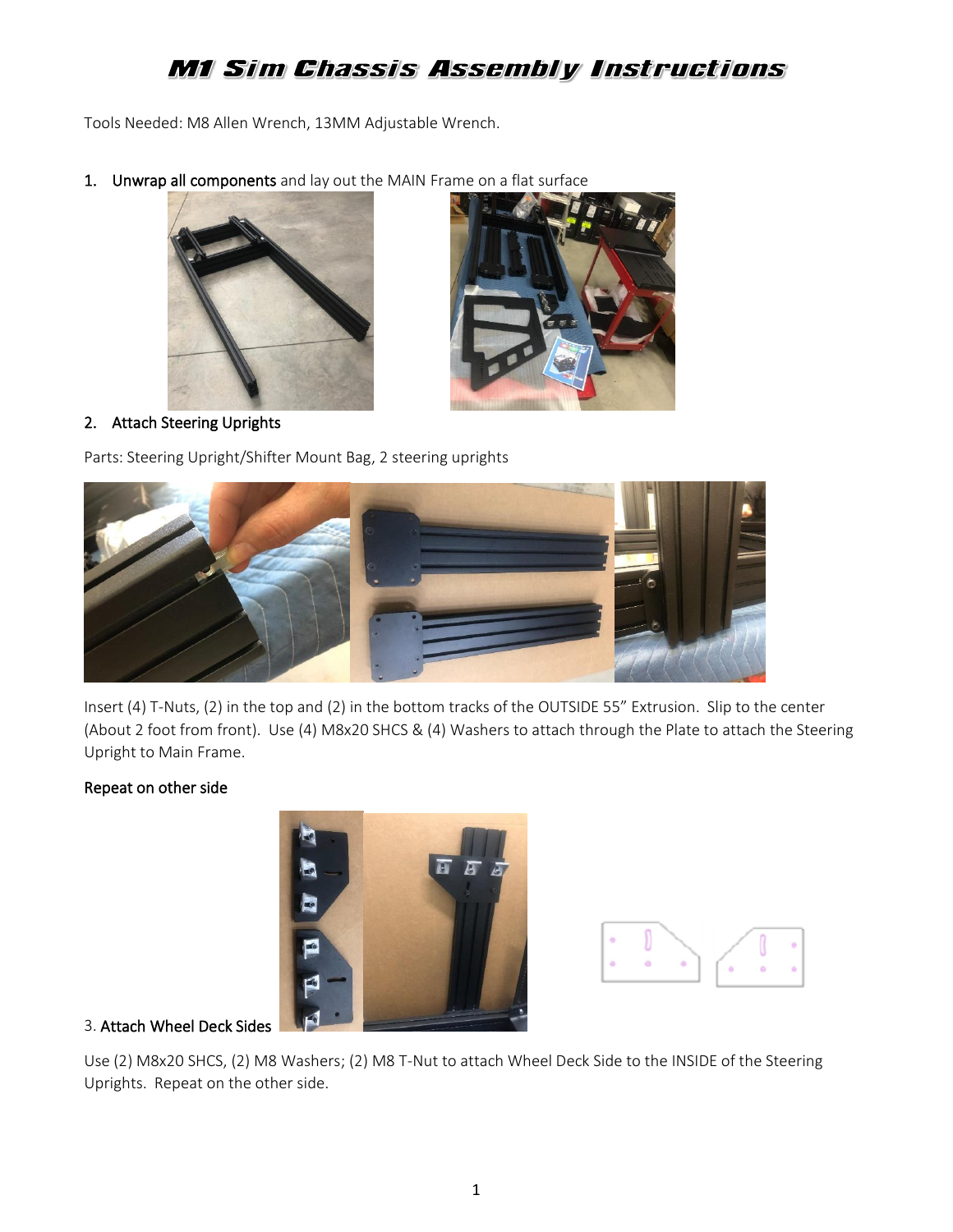## 4. Attach Shifter Mount to Steering Upright

Parts: Shifter Mount bag, Shifter Mount Assembly



Insert (4) T-Nuts, in the outside tracks of the steering upright on the right side and slide to the middle (About 15 inches from the floor). Use (4) M8x20 SHCS, (4) M8 Washers to attach Shifter mount to the OUTSIDE of the Steering Uprights.



## 5. Attach Shifter Plate

Use (4) M8x25 SHCS, (4) M8 Nuts (4) M8 Washers to attach the shifter plate to the Shifter Mount

(Pro-Tip: M1 is designed to easily FIRST attach a shifter to the shifter plate and then install the plate directly onto the shifter mount.)

- $\Box$  You can also attach a hand brake to the outside of the shifter plate.
- $\Box$  Logitech and Thrustmaster ONLY at (1) Shifter Plate  $\Box$  on Top with (4) Standoffs





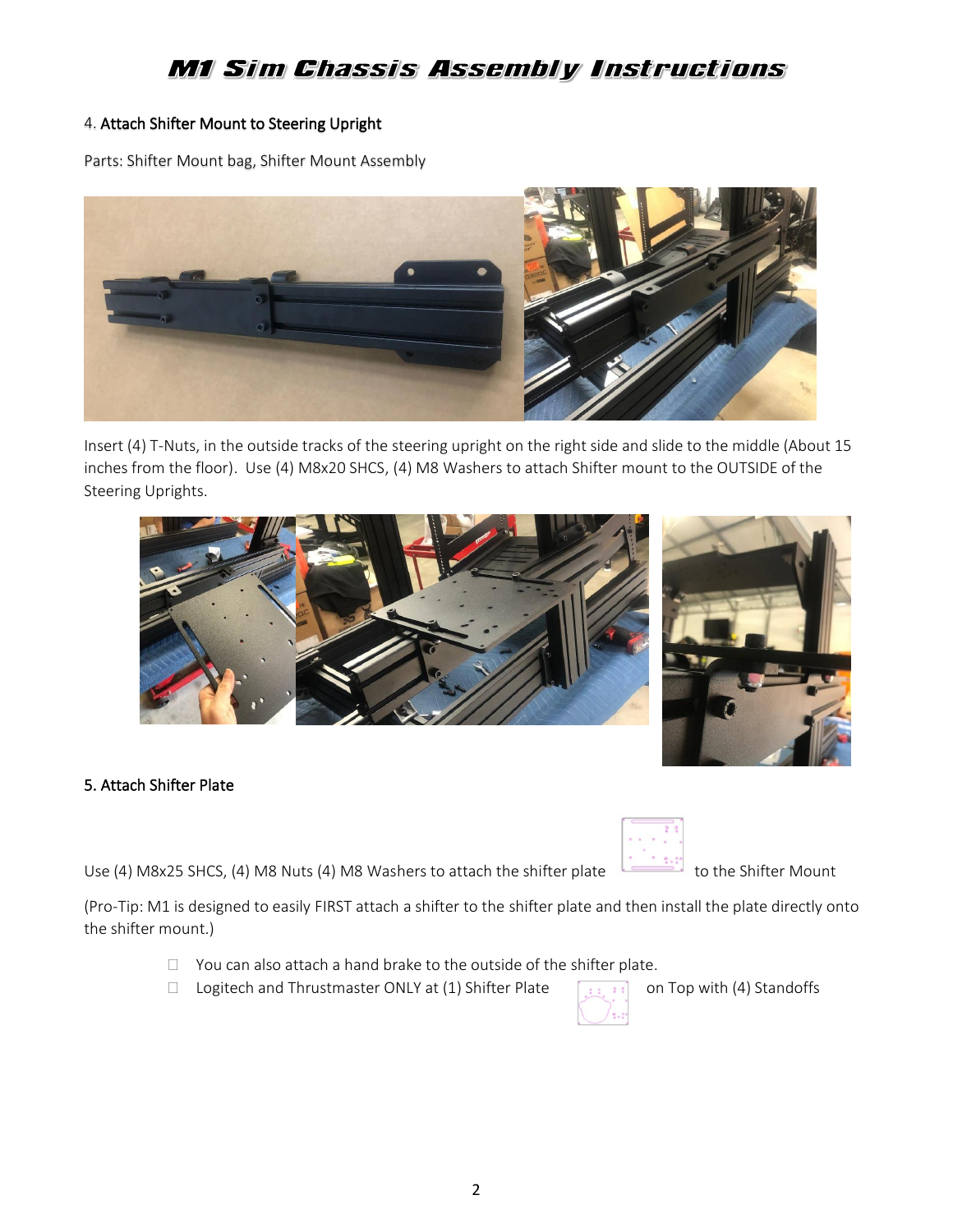坚度

## 6. Attach Wheel Deck to Steering Upright

Parts: Wheel Deck Bag and Wheel Deck

□ Lay Wheel Deck on the Wheel Deck Sides, use (6) M8x30 SHCS; (6) M8 Washers (6) M8 Nuts to attach both sides of the Wheel Deck to the Wheel Deck Sides





## 7. Attach Pedal Deck

Parts: Pedal Deck Hardware Bag, (2) Pedal side plates

Insert (4) T-Nuts, (2) in the Bottom and (2) in the middle tracks to line up with the bottom holes on the pedal plates INSIDE the 55" Extrusion on the Main Frame. Slide (2) t-Nuts about 18 inches toward center of the frame and (2) T-Nuts at the front. Position the Pedal Side Plate on the inside of the frame so that the top of the Pedal side plate slants up toward the wheel deck. Use (2) M8x20 SHCS & (4) Washers to attach through the pedal side plate to attach to Main Frame. Side Pedal Side Plates FLUSH to the front and tighten. Repeat on the other side.



## **For Floor Mount Pedals:**

#### Attach Slotted Pedal Deck

Lower the Slotted Pedal Deck down with the front rounded down in between the pedal side plates onto the M8 nuts that attached the pedal side plates. Lift each side and attach all 4 corners through the pedal side plates using (4) M8x30 SHCS, (4) M8 Washers and (4) M8 Nuts. If holes don't line up – check the side pedal plates that they are FLUSH to the top; then use the many holes to adjust to your preferred height and angle.